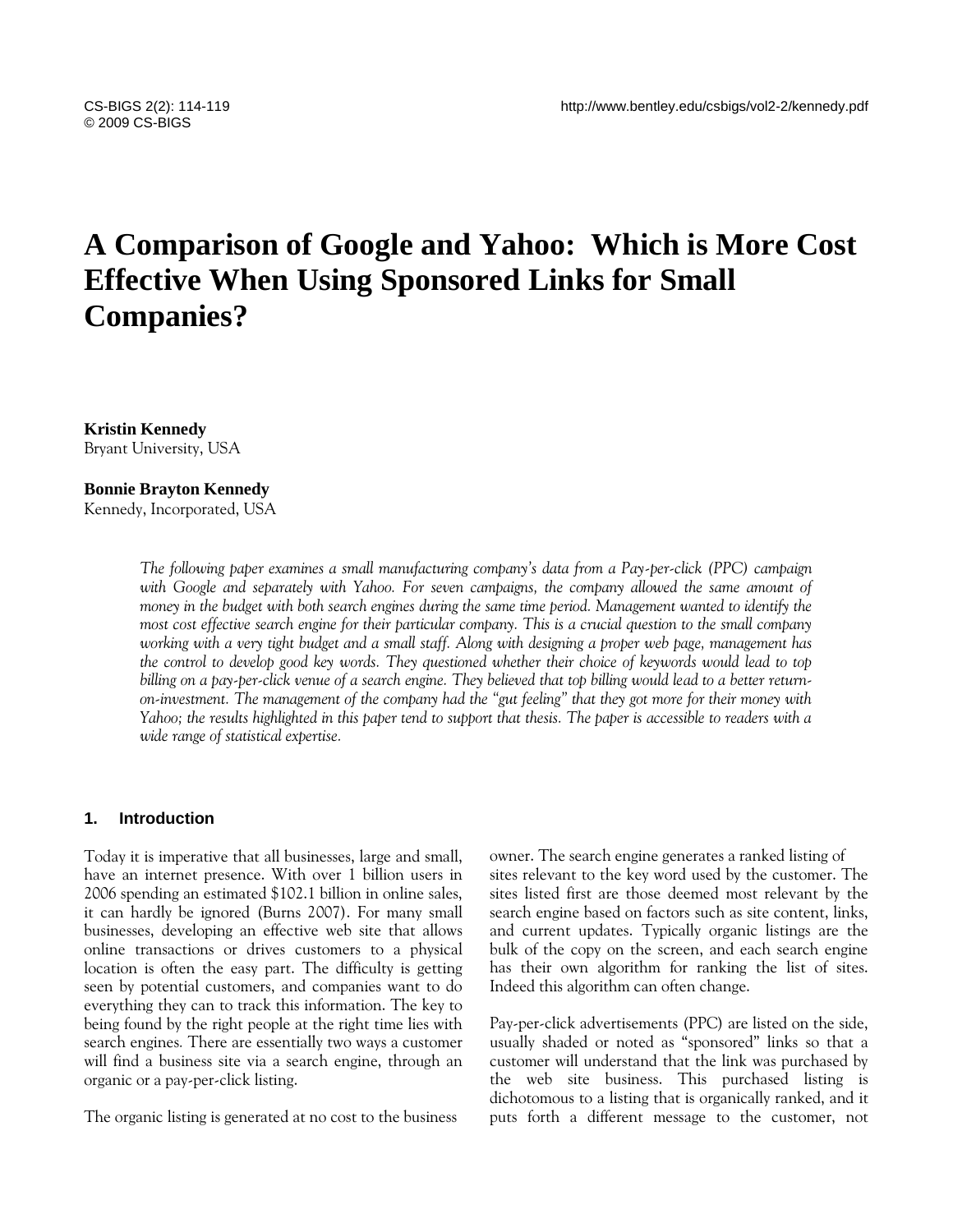necessarily a negative message, but certainly different. The price paid per click is determined on an auction basis. For example, if a business wants the top spot for the term "gold ring", it will bid up to a certain amount "per click". Whenever the search engine displays an advertisement for a business web listing and a customer clicks on it, that action leads the customer to the business web site, and the company is charged an amount of money by the search engine company. Since this charge occurs each time a customer clicks through to a business web site and since this cost is changed regularly on an auction basis, it is obvious that this can be an expensive process, especially to a small company. Two questions come to mind. Is the PPC cost necessary to the business, or is the organic listing just as productive to the small business? Can it be shown that Google or Yahoo is a more cost effective search engine for a small company?

At first glance, it appears that the PPC option would be very productive for small businesses. Although it can be costly, sometimes it is the only way a company's web site will be seen by customers. Also it is difficult for small companies to compete with the giants in the organic click venue, because in the organic stream, the larger companies will generally land on top of the list. For example, a small manufacturer of gold jewelry will probably not get top billing over Tiffany's on the organic list, unless they spend a significant amount of time and money on developing their web site design and advertising. Furthermore, most web designers generally agree that money spent on PPC is well-spent money. It affords a company the opportunity to see where the company is placed on the sponsored link with the use of certain key words. At the very least, spending some money on PPC campaigns can help management design their web site to be optimized for organic search engine rankings. Once a company decides to commit to a PPC program, then how does management decide which search engine is the most cost effective one for that particular company? This can be a crucial question to the small company working with a tight budget and a small staff. At a time when budgets are very tight, the small business wants to invest its advertising dollars carefully.

Recently it was reported that Google is reporting a flat growth rate on their PPC program. Sanders (2008) reported that Google generates virtually all of its revenue from the PPC program of sponsored links. In January 2008, Google's paid click growth fell by seven percent and in February, it grew only by three percent. The growth rate was completely flat when measured against the previous year. In the past, Google has boasted a 25 percent growth just in one quarter (Sanders 2008). Google management, to its credit, is trying to initiate some quality controls that will cut down accidental or fraudulent clicks.

The following paper examines a small manufacturing company's data from a PPC campaign with Google and separately with Yahoo. For seven campaigns, the company allowed the same amount of money in the budget with both search engines during the same time period. The management of the company had the "gut feeling" that they got more for their money with Yahoo, and the results highlighted in this paper tend to support that thesis, which was initially established with Kennedy and Kennedy (2007).

## **2. Statistical Review**

The management of Kennedy Incorporated was interested in examining whether Google or Yahoo returned better average positions for keywords. They believed that selecting good key words is within their control, and that properly selected key words can lead to top billing on a PPC venue. The management also felt that top billing on a PPC advertisement was crucial in order to attract customers who might result in a sale. The company had data from April to October of 2006. These data from seven campaigns are summarized in Table 1. The campaigns were run on the exact same days with both search engines for comparison sake. July was omitted due to company vacation and closure. The data set is a relatively small. However, small companies often make business decisions with small data sets, or the data they themselves have at hand.

Kennedy Incorporated established a limited budget to examine which search engine would perform the best for them. The management of the company believed that if a search engine often returned an average position that was near the top of the list, then that search engine was working well for them. In reality, as customers clicked on keywords for manufacturing companies, the returned lists were quite long. If Kennedy Incorporated landed in the middle or towards the end of a long list, management felt that the chance of a click through by the customer would be very low.

The click through rate (CTR) in Table 1 is an important number, and it is discussed by Kennedy and Kennedy in a previous paper (2007). In fact, the CTR values led to a belief from the management that Kennedy, Inc. was getting a better return on Yahoo. With the exception of one month, the CTR was better with Yahoo. Since management believed that having a good return on the average position of the keywords was imperative, it felt that a statistical review of how their keywords were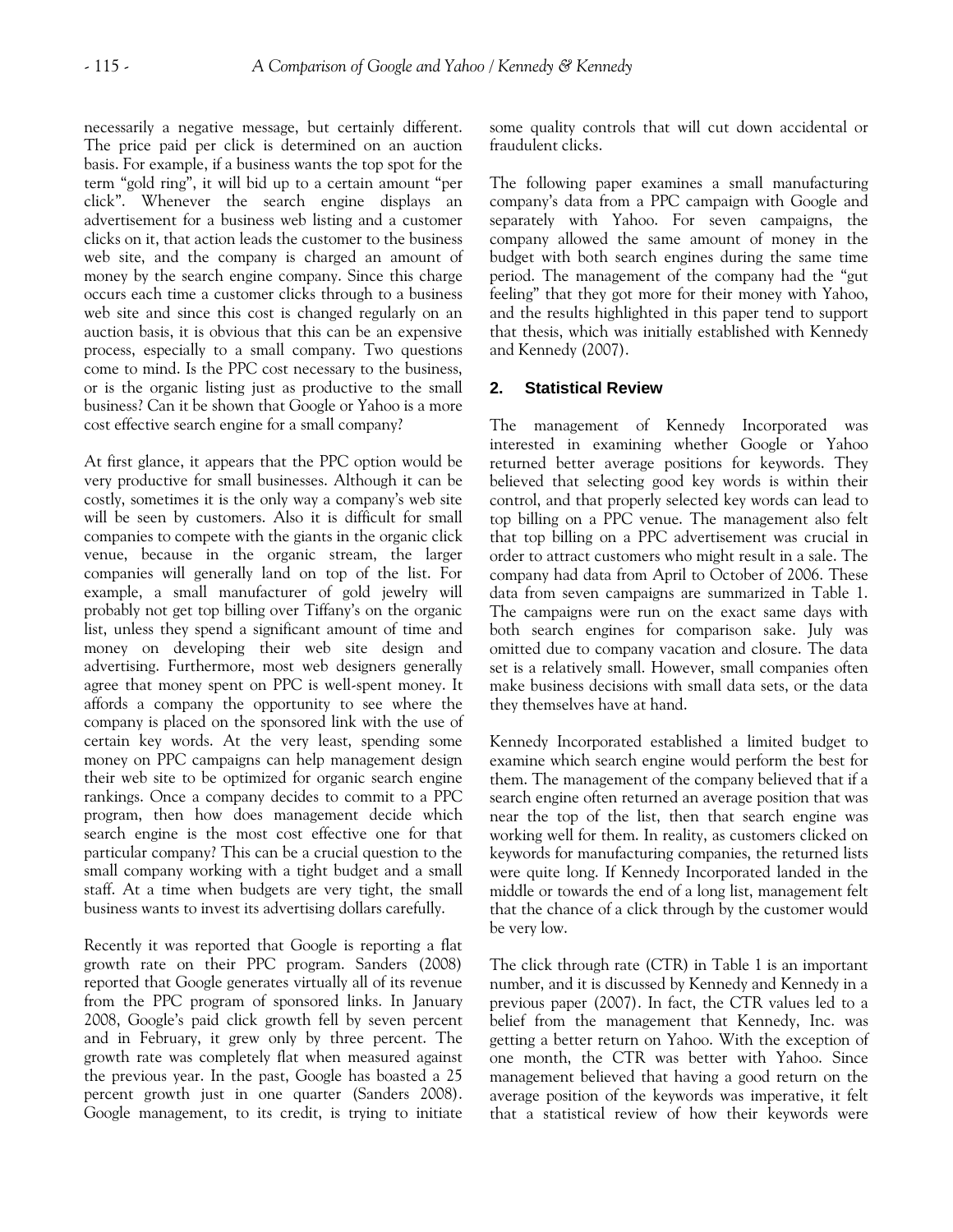comparing in Google and Yahoo would be beneficial. If both search engines returned poor average positions, then management should change the words. If one search engine returned, on average, better positions than the other engine, then management felt that that search engine was performing better for the company.

Quickly reviewing the last column of Table 1, we can see that Yahoo more often returned a better average position than Google; however there was not a huge range between the averages. An average position of two would be very good, and Yahoo returned an average closer to two than Google did. Only the two trials in June indicated that Google surpassed Yahoo. Moreover, the original raw data of average positions for keywords, listed in an Excel spreadsheet, seemed to indicate that the average position for each keyword that Kennedy Incorporated used had a significantly higher variance of position with Google. This is important information to management. Keywords that return a good position are of value to the company. They translate into visibility to the customer. If the average position of keywords had a greater variance with Google than Yahoo, then the company would be concerned that although the overall average positions appeared similar from month to month, within the month the company was losing visibility to customers by using Google.

Each of the seven runs, highlighted in Table 1, was a

|  | Table 1. Summary of 7 Campaigns for Google/Yahoo |
|--|--------------------------------------------------|
|  |                                                  |



**Figure 1.** Google position data: exploratory analysis

Both the Google and Yahoo data were skewed to the right and uni-modal on the left portion of the graph. The graphs did not suggest strict normality.

The authors therefore decided to use two parametric tests and a third non-parametric test of the equality of variances, means and medians to see if any of the results pointed to equality.

| $-1$ $-1$       |               |              |                 |                |                   |              |  |
|-----------------|---------------|--------------|-----------------|----------------|-------------------|--------------|--|
| Campaign Period | Impressions   | Click        | <b>CTR</b>      | Avg CPC        | Cost              | Avg Position |  |
| Google/Yahoo    | Google/Yahoo  | Google/Yahoo | Google/Yahoo    | Google/Yahoo   | Google/Yahoo      | Google/Yahoo |  |
| April Test      | 1,991/3,281   | 62/44        | 3.11%/1.34%     | \$.79/\$.21    | \$48.84/\$9.04    | 4.5/1        |  |
| 10Day June 4    | 104,370/9,624 | 275/200      | .26%.2.08%      | $$1.08/\$.28$  | \$298.35/\$56.61  | 4.5/1        |  |
| 10Day June 20   | 9,012/6,242   | 102/197      | 1.13%/3.16%     | $$1.62/\$.68$  | \$164.99/\$134.79 | 2.7/3        |  |
| June 21-30      | 8,668/5,909   | 102/222      | 1.18%/3.76%     | $$1.47/\$.71$  | \$150.22/\$156.78 | 2/3          |  |
| August 2006     | 17,082/4,694  | 109/180      | $0.64\%/3.83\%$ | $$1.40/\$.85$  | \$152.18/\$152.98 | 2.8/2        |  |
| September 2006  | 10,776/4,071  | 62/178       | $0.58\%/4.37\%$ | \$1.37 / \$.85 | \$85.08/\$151.62  | 3.1/2        |  |
| October 2006    | 15,285/2,639  | 69/164       | $0.45\%/6.21\%$ | $$1.57/\$1.01$ | \$108.62/\$165.94 | 3.6/2        |  |

small sample set. To try to ensure valid results, all of the position data for Yahoo and Google were collected into one sample with two sets of average position data, one column for Yahoo and one for Google. That is the data accompanying this paper in the Excel spreadsheet. Note that the data from Google constitute a larger set, because Google considers plural words as separate keywords. Thus the keywords "gold chain" and "gold chains" are the same in Yahoo, but they represent two keywords in Google.

Before any statistical analysis on the average position comparing Google and Yahoo, the authors first wanted to check if the data were approximately normally distributed. Figures 1 and 2 display graphs and summary statistics for both data sets.

All statistical tests were performed with Minitab. We note p-values to determine significance. To test if the variances were equal or not, we used the Levene test that does not assume normality, since the above graphs suggested non-normal data. The p-value was significant  $(p = 0.001)$ . Therefore the variances are not equal. Yahoo had a standard deviation of 1.9 and Google a standard deviation of 8.3, quite different, and the confidence intervals for these standard deviations are quite far apart; also the Google standard deviation is wider than that of the Yahoo standard deviation (Figure 3).

For the test of means, we used a two-sample t-test, assuming non-equal variances. Once again the p-value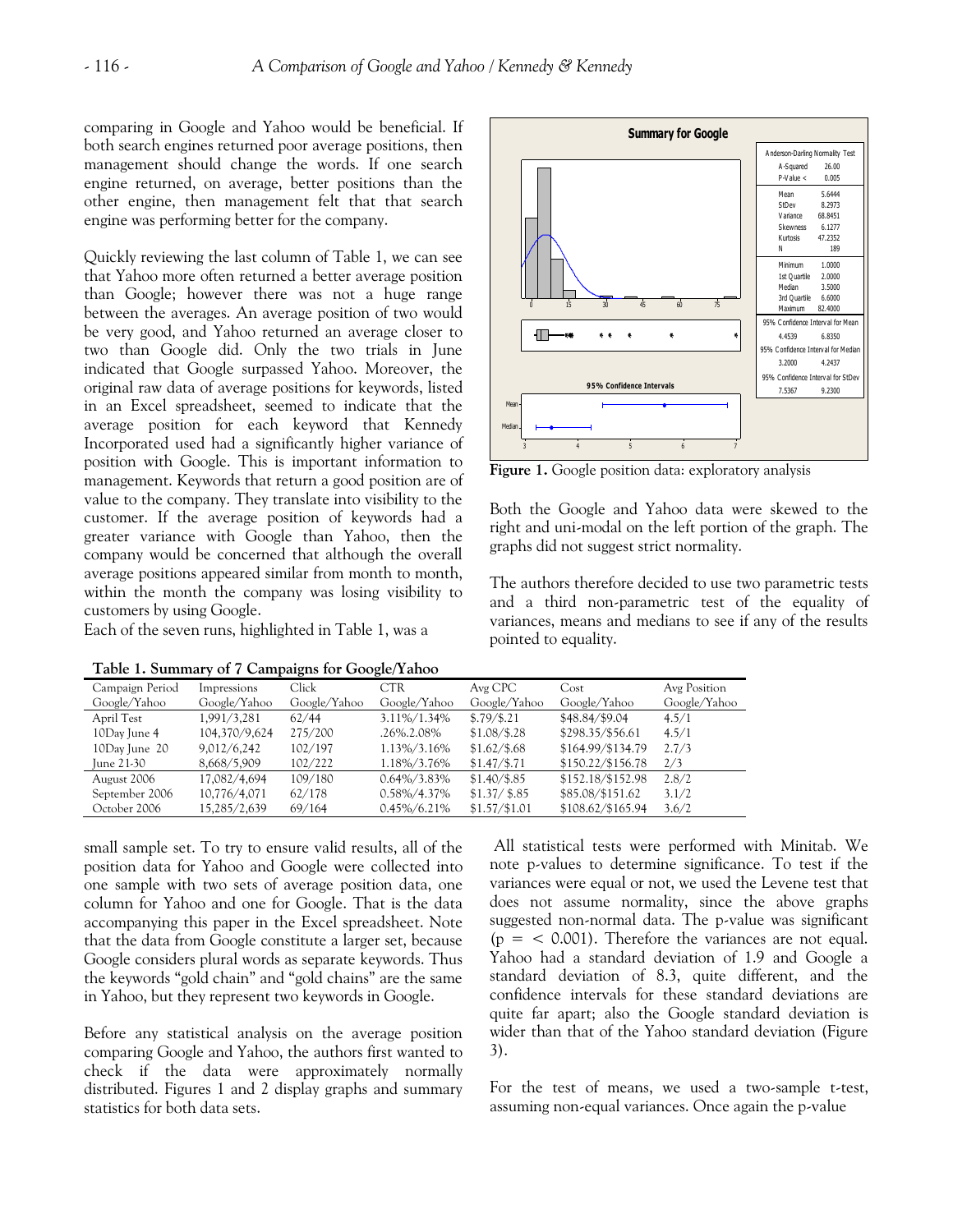

**Figure 2.** Yahoo position data: exploratory analysis



Figure 3. Test for equal variances for Yahoo and Google

was significant ( $p = < 0.000$ ), and thus the two means are not likely to be equal. The mean for Yahoo positions was 3.3, while Google had an average position of 5.64. Noting that means are pulled to extremes with the data, we see that the Google average position is much higher, because some Google positions were outliers. This also contributed to a higher variance for Google relative to Yahoo's.

The last test performed was the non-parametric Mann Whitney test for medians. The non-parametric test was used to try to capture any discrepancy in results that could be found because of the lack of normality. The two medians for Yahoo and Google were 3 and 3.5 respectively. The p-value was significant ( $p = < 0.0034$ ). The two medians are not likely to be equal, and they are not pulled to extremes as the means are. We recall that both data sets are skewed to the right, which is good from the point of view of Kennedy, Incorporated. Indeed, most values of the data are skewed in the direction of lower positions, for both Yahoo and Google, which is what the company needs.

In scanning the raw data and noticing that the Google data did contain several outliers that might affect the results, the authors ran the same three tests again with the obvious outliers removed.

The next two figures summarize the 95% confidence intervals for the mean and median for both Yahoo and Google.



**Figure 4.** Mean and Median 95% Confidence Intervals for Yahoo



**Figure 5.** Mean and Median 95% Confidence Intervals for Google

The original data from Yahoo had a range from 1 to 13. The original data from Google had a range of 1 to 82.4. No outliers were removed from the Yahoo data set. Five outliers (28, 31.3, 31.5, 56.4, and 82.4) were removed from the Google data, which reduced the Google range to 1 to 16.

On the test the equality of variances using the Levene test, a p-value of 0.000 was returned; variances are still not likely to be equal. Compared to Figure 3, Figure 6 below shows some change in the confidence intervals, but not enough to change the significant outcome.

Using a t-test for the equality of means, a p-value of 0.000 was returned; the sample means were not likely to be equal. Finally, using the Mann-Whitney test for medians, the returned p value was 0.0099; the medians were still not likely to be equal. Thus even after removing several obvious outliers, a big discrepancy remained among the average positions for Google and Yahoo. It appears that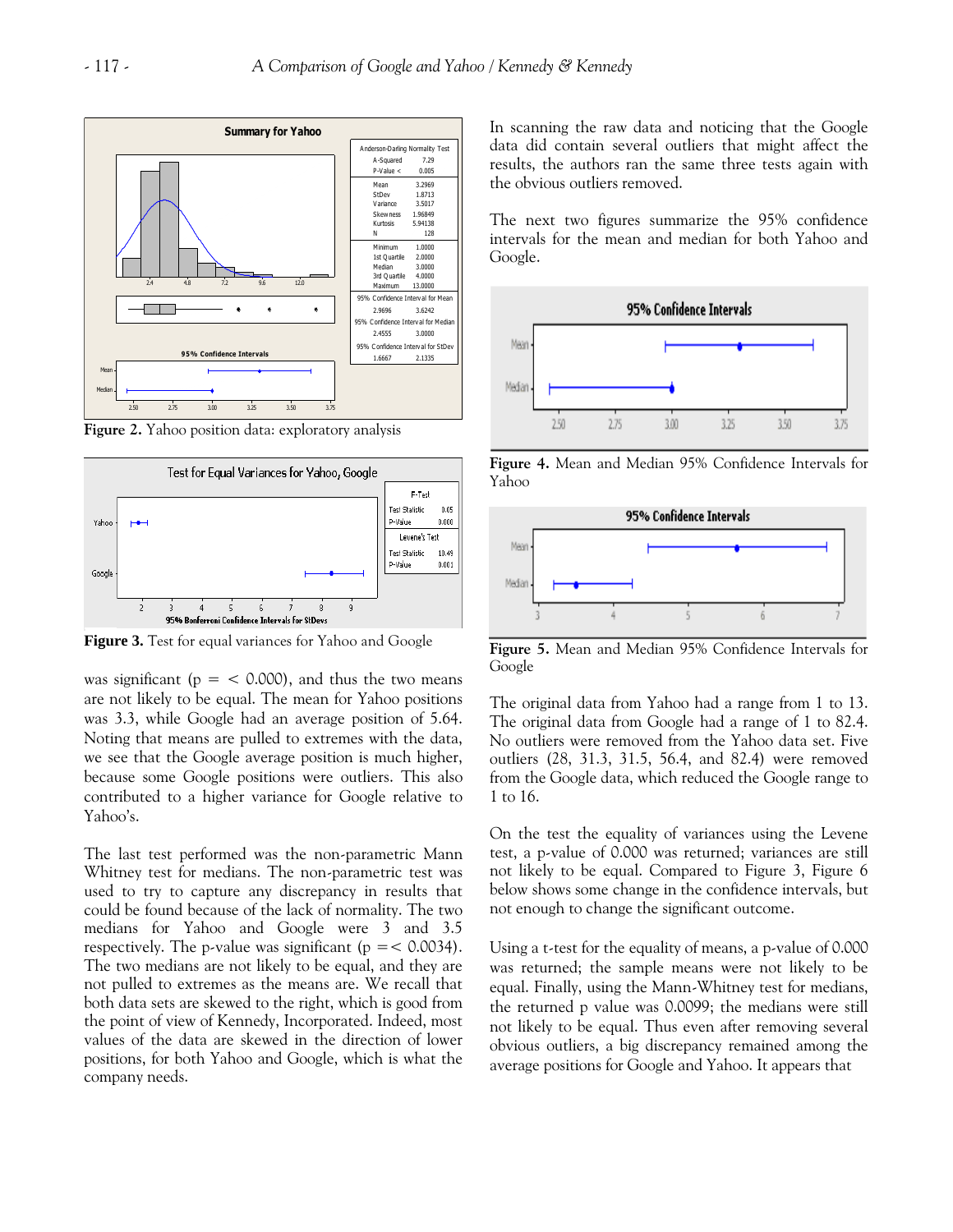

**Figure 6.** Test for Equal Variances with Outliers Removed

in these campaigns, Yahoo is outperforming Google by returning significantly better average positions.

Examining some of the other data in Table 1, we see in column 2 that there were usually more impressions listed on Google. The occurrence of "impressions" means that the ad was displayed; however, an ad may have been so low on the list that the customer may not have even seen it . We recall that the campaigns were set up to run for a specific time period, with the same dollar amount set for Google and Yahoo. For example, in September, a budget was set of \$150 for each. However, Kennedy Incorporated reported that in September there were not enough clicks on Google to spend the allocated dollars for that period even though there were significantly more impressions on Google. Thus the high number of impressions did not help the sales of Kennedy Incorporated.

For each campaign in the test period, the cost-per-click (CPC) on Yahoo was lower than on Google. Furthermore, in all but one campaign (April test), the click-through-rate (CTR) was also higher on Yahoo. In 5 out of the 7 runs, Yahoo had a CTR that was higher than 3%. Remember that the CTR is the number of clicks divided by the number of impressions. In those same runs, Yahoo provided more clicks for the same budget dollars. That suggests that Kennedy Incorporated received greater return-on-investment from its advertising dollars spent on Yahoo, because more traffic was generated from the advertisements on Yahoo per dollar spent.

#### **3. Conclusions**

The management of Kennedy Incorporated reached an impression that Yahoo is a better search engine for their company; management feels that they get a better ROI on Yahoo, since the average position on a PPC venue was better with Yahoo and the variance of the average position with Yahoo was lower than with Google.

Small companies must be very protective of every dollar spent. Kennedy, Incorporated wanted to step back from its internet advertising last summer to review their numbers. Management was hoping to get more data from companies that were similar to Kennedy in terms of industry and size. To date, they have not been able to retrieve similar data from other companies. Management now faces two choices: 1) continue to work with both companies and collect more data or 2) spend their entire budget on Yahoo. On the basis of this small analysis, management has more confidence in Yahoo.

As a continuance of this paper, the authors would like to examine some data from other small to medium sized companies. Do the data from other companies illustrate similar findings, whether they are manufacturing companies or not? Furthermore, in 2007 Yahoo restructured its search marketing bidding process. We would like to see whether the new format of Yahoo advertising will change the results for the company.

The real intent of the advertiser though is not simply to generate traffic, but to generate sales. So the question remains: does the higher CTR on Yahoo result in higher conversion to a sale? Unfortunately, at this time, sales conversion data are not available. The management of the company was interested in learning whether the keywords they are using are landing fairly high average positions, and they were interested to learn that Yahoo is performing better than Google with the same keywords.

**Acknowledgements:** The authors would like to thank Alan Olinsky for statistical consultation and guidance.